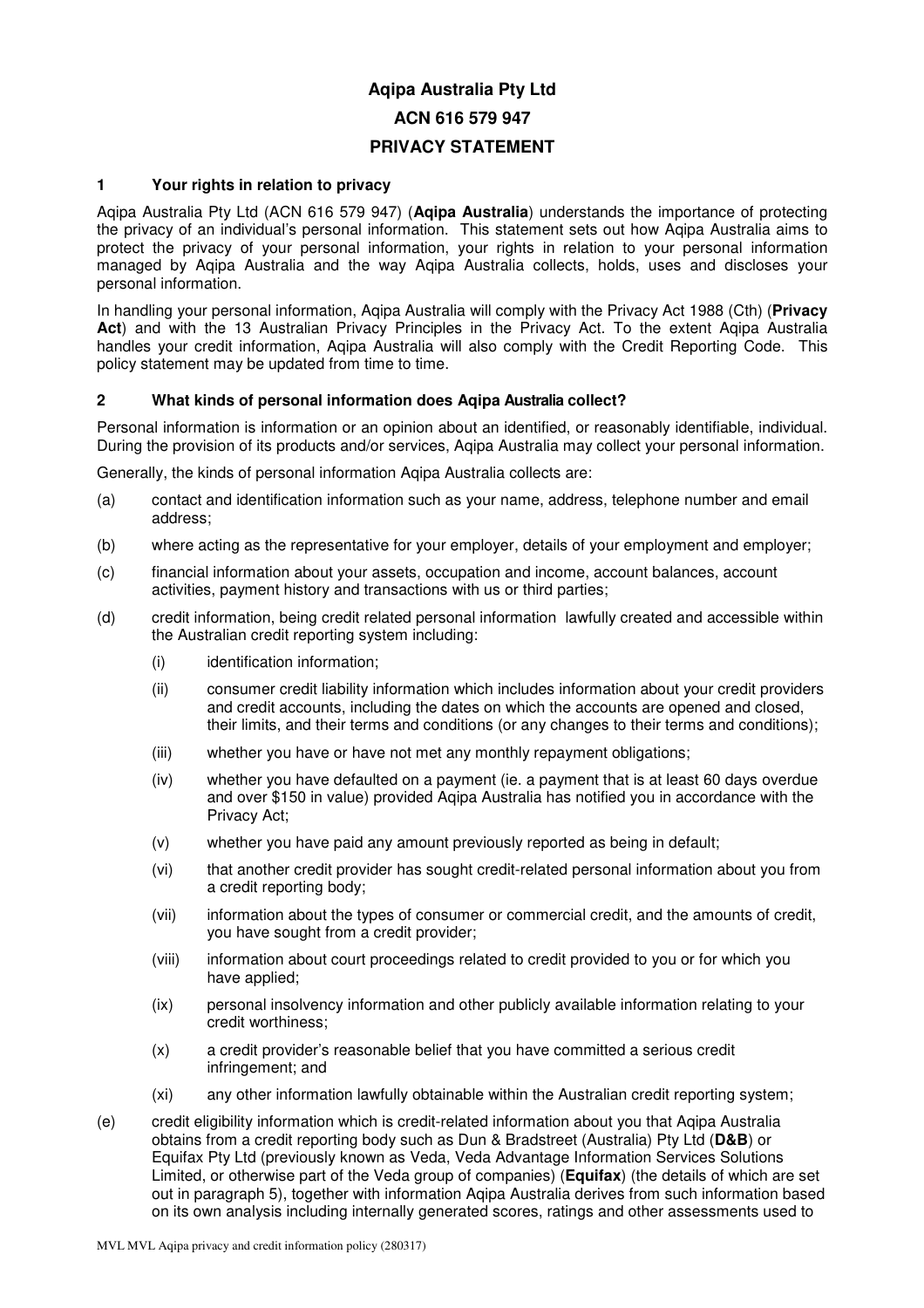evaluate your credit worthiness. Aqipa Australia generally receives from D&B and Equifax information about existing credit accounts, previous defaults, and repayment history information; and

(f) sensitive information includingwhere you are applying for a position with Aqipa Australia, criminal record information where relevant to Aqipa Australia's assessment of whether you are able to perform the inherent requirements of the particular role.

In some circumstances Aqipa Australia may also hold other personal information provided by you.

# **3 How does Aqipa Australia collect personal information?**

Generally, Aqipa Australia collects your personal information directly from you, through the completion of a manual or online form (including but not limited to a form for a trading and/or credit account), an interaction or exchange in person or by way of telephone, facsimile, email, post or through the use of the Aqipa Australia website. There may be occasions when Aqipa Australia collects your personal information from other sources such as from:

- (a) your employer, where necessary for Aqipa Australia to provide its products and/or services to your employer through you;
- (b) the completion of an application form by another person or entity that lists you as a director, guarantor or trade reference;
- (c) D&B, Equifax or other credit reporting bodies;
- (d) other credit providers;
- (e) an information services provider;
- (f) a publicly maintained record or other publicly available sources of information including social media and similar websites;
- (g) Aqipa Australia's own records about you, from which Aqipa Australia may internally generate its own scores, assessments or deductions, particularly in relation to your credit worthiness; or
- (h) if for recruitment purposes, an external recruitment or background screening services provider.

Generally, Aqipa Australia will only collect your personal information from sources other than you if it is unreasonable or impracticable to collect your personal information from you.

## **4 Why does Aqipa Australia need your personal information?**

Aqipa Australia collects, holds, uses and discloses your personal information where it is reasonably necessary for the purposes of:

- (a) distributing and marketing accessories for consumer electronics;
- (b) providing other products and/or services;
- (c) assessing an application for, and if successful, administering, a commercial trading and/or credit account with Aqipa Australia;
- (d) accounting, billing and other internal administrative purposes;
- (e) identifying and informing you of products and services that may be of interest to you from Aqipa Australia or selected third parties;
- (f) assessing your application for employment with Aqipa Australia or otherwise for the purpose of engaging you as a contractor or consultant; and/or
- (g) any other legal requirements.

Aqipa Australia may also use your personal information for purposes related to the above purposes and for which you would reasonably expect Aqipa Australia to do so in the circumstances, or where you have consented or the use is otherwise in accordance with law.

Where personal information is used or disclosed, Aqipa Australia takes steps reasonable in the circumstances to ensure it is relevant to the purpose for which it is to be used or disclosed. You are under no obligation to provide your personal information to Aqipa Australia. However, without certain information from you, Aqipa Australia may not be able to provide its products and/or services to you.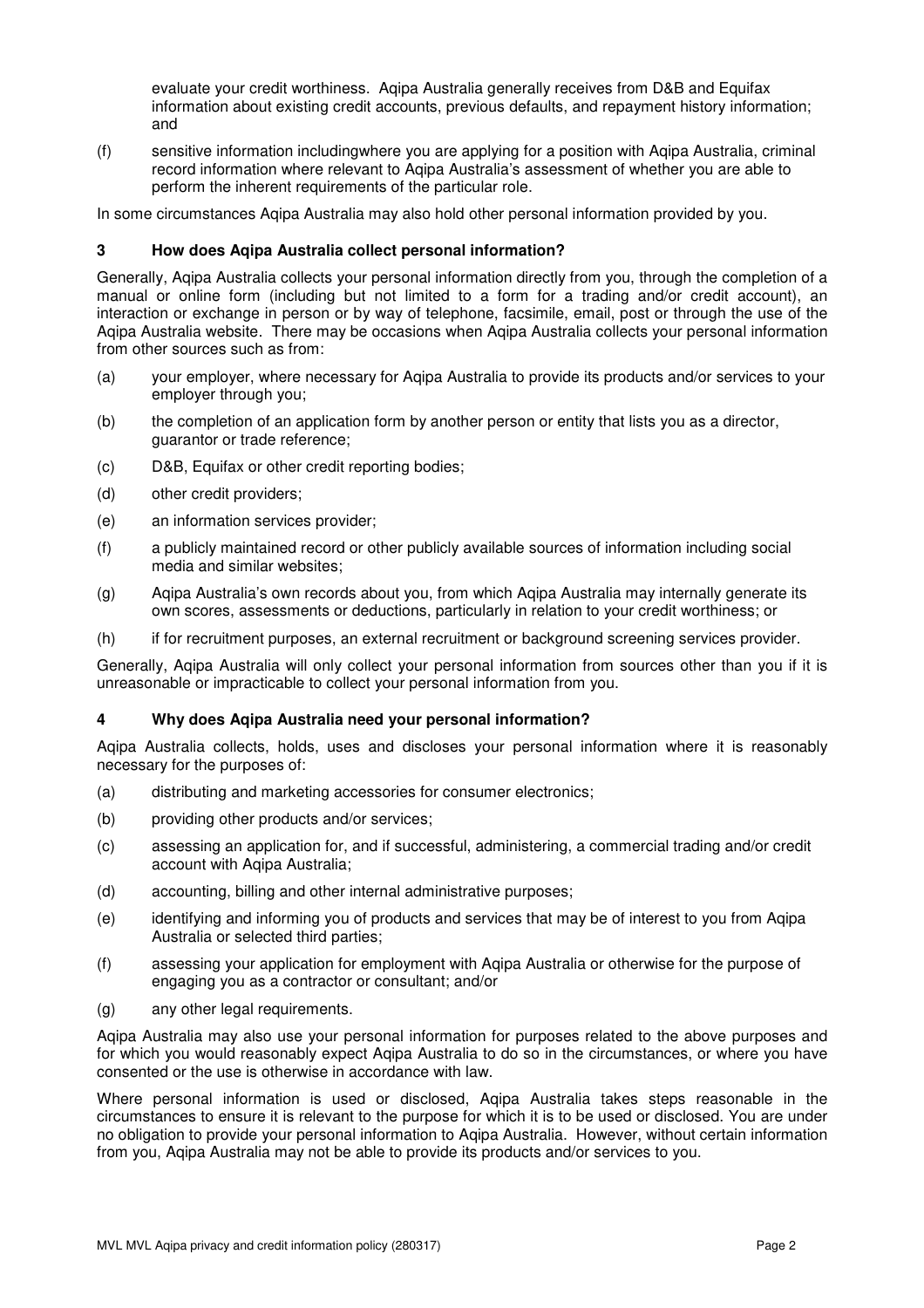# **5 To whom does Aqipa Australia disclose your personal information?**

Aqipa Australia discloses your personal information for the purpose for which Aqipa Australia collects it. That is, generally, Aqipa Australia will only disclose your personal information for a purpose set out at paragraph 4. This may include disclosing your personal information to:

- (a) third parties engaged to perform administrative or other business management functions;
- (b) people or entities considering acquiring an interest in Aqipa Australia's enterprise or assets;
- (c) Aqipa Australia's professional advisors, contractors, consultants and related bodies corporate;
- (d) insurance providers; and
- (e) regulatory bodies if and as necessary.

Aqipa Australia may also disclose your personal information, including your credit information, to lenders, other credit providers and the credit reporting bodies, D&B and Equifax (contactable on the details set out below). In particular, Aqipa Australia may disclose to D&B and Equifax information about you failing to meet your payment obligations or if you commit a serious credit infringement. D&B and Equifax may include any information it is provided by Aqipa Australia in reports provided to other credit providers for the purpose of such credit providers assessing your credit worthiness.

Aqipa Australia's disclosures of your personal information to third parties are on a confidential basis or otherwise in accordance with law. Aqipa Australia may also disclose your personal information with your consent or if disclosure is required or authorised by law.

D&B can be contacted:

- in accordance with its privacy policy at: http://dnb.com.au/privacy-policy.html; and/or
- via:

Phone: 13 23 33 or Email: clientservices@dnb.com.au (Business Information Client Services Centre); Phone: 1300 734 806 or Email: PACaustral@dnb.com.au (Consumer Credit Information Public Access Centre)

Equifax can be contacted:

- in accordance with its privacy policy at: http://www.equifax.com.au/privacy; and/or
- at:

Equifax Australia Personal Solutions Pty Ltd PO Box 964 NORTH SYDNEY NSW 2059 or otherwise through the 'contact us' form at https://www.equifax.com.au/contact.

Equifax's policy on its management of credit related personal information can be accessed through its website at: http://www.equifax.com.au/privacy.

# **6 Overseas disclosure**

Aqipa Australia may disclose personal information, including credit related personal information, to overseas recipients, including its parent company in Austria and other related bodies corporate, in order to provide its products and/or services and for administrative, data storage or other business management purposes. Recipients of such disclosures are located in Austria, Germany, Switzerland, Spain, Italy, France, Belgium and Luxembourg.

Overseas recipients may have different privacy and data protection standards. However, before disclosing any personal information to an overseas recipient, Aqipa Australia takes steps reasonable in the circumstances to ensure the overseas recipient complies with the Australian Privacy Principles or is bound by a substantially similar privacy scheme unless you consent to the overseas disclosure or it is otherwise required or permitted by law. If you have any queries or objections to such disclosures, please contact Aqipa Australia's Privacy Compliance Officer on the details set out in paragraph 10.

# **7 Direct marketing**

Aqipa Australia may use and disclose your personal information in order to inform you of products and/or services that may be of interest to you. In the event you do not wish to receive such communications, you can opt-out by contacting Aqipa Australia via the contact details set out in paragraph 10 or through any opt-out mechanism contained in a marketing communication to you.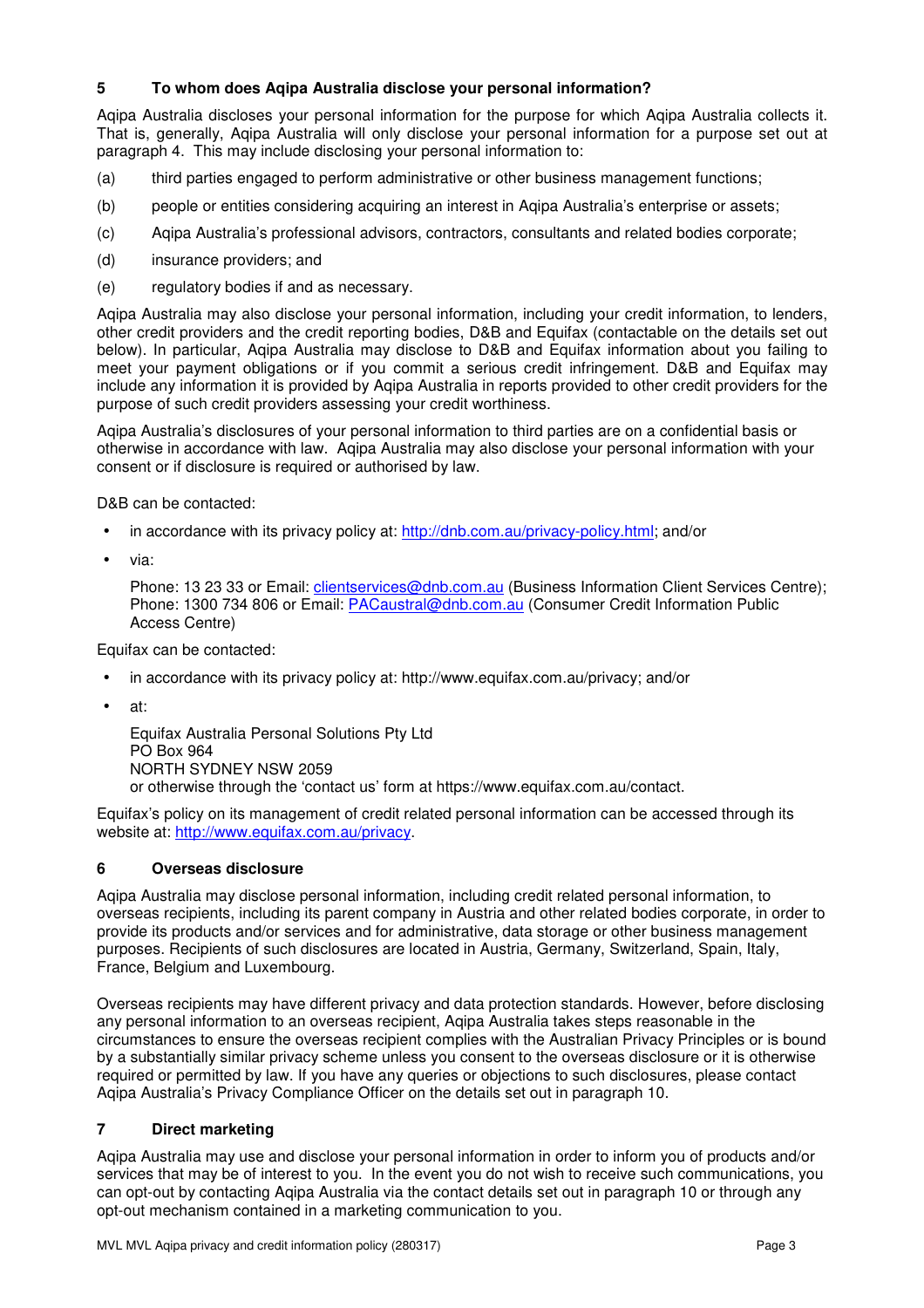Aqipa Australia will not use or disclose credit-related personal information for direct marketing purposes except to the extent permitted under the Privacy Act, for the purpose of D&B or Equifax assessing your eligibility to receive direct marketing communications sent on behalf of Aqipa Australia. You may make a request directly to D&B and Equifax not to use your credit-related personal information for these purposes.

# **8 Security of your personal information**

Aqipa Australia takes steps reasonable in the circumstances to ensure that the personal information it holds is protected from misuse, interference and loss and from unauthorised access, modification or disclosure. Aqipa Australia holds personal information in both hard copy and electronic forms in secure databases on secure premises, accessible only by authorised staff. Credit eligibility information, such as information Aqipa Australia receives from D&B or Equifax for the purpose of assessing credit worthiness, is stored through equally secure methods. Staff are bound by security policies and confidentiality agreements, which are regularly revised and re-issued.

Aqipa Australia will destroy or de-identify personal information in circumstances where it is no longer required, unless Aqipa Australia is otherwise required or authorised by law to retain the information.

If you believe on reasonable grounds that you have been, or are likely to be, a victim of fraud, you may request D&B and Equifax not to use or disclose credit related personal information it holds about you by contacting D&B and Equifax on the details set out in paragraph 5.

# **9 Can you access and correct the personal information that Aqipa Australia holds about you?**

Aqipa Australia takes steps reasonable in the circumstances to ensure personal information it holds is accurate, up-to-date, complete, relevant and not misleading. Under the Privacy Act, you have a right to access and seek correction of your personal information that is collected and held by Aqipa Australia. If at any time you would like to access or correct the personal information that Aqipa Australia holds about you, or you would like more information on Aqipa Australia 's approach to privacy, please contact Aqipa Australia's Privacy Compliance Officer on the details set out in paragraph 10 below. Aqipa Australia will grant access to the extent required or authorised by the Privacy Act or other law and take steps reasonable in the circumstances to correct personal information where necessary and appropriate.

Where necessary to resolve a request for correction of your credit related personal information, Aqipa Australia may also consult with other relevant entities, including but not limited to D&B and Equifax. Aqipa Australia's use or disclosure of your credit related personal information for correction purposes is permitted by the Privacy Act.

To obtain access to your personal information:

- (a) you will have to provide proof of identity to ensure that personal information is provided only to the correct individuals and that the privacy of others is protected;
- (b) Aqipa Australia requests that you be reasonably specific about the information you require; and
- (c) Aqipa Australia may charge you a reasonable administration fee, which reflects the cost to Aqipa Australia, for providing access in accordance with your request.

Alternatively, if you would like to access personal information held about you by D&B, or Equifax please contact D&B or Equifax on the contact details set out in paragraph 5.

Aqipa Australia will endeavour to respond to your request to access or correct your personal information within 30 days from your request. If Aqipa Australia refuses your request to access or correct your personal information, Aqipa Australia will provide you with written reasons for the refusal and details of complaint mechanisms. Aqipa Australia will also take steps reasonable in the circumstance to provide you with access in a manner that meets your needs and the needs of Aqipa Australia.

If you are dissatisfied with Aqipa Australia's refusal to grant access to, or correct, your credit related personal information, you may make a complaint to the Office of the Australian Information Commissioner.

# **10 How to contact us**

For further information or enquiries regarding your personal information, or if you would like to opt-out of receiving any promotional or marketing communications, please contact Aqipa Australia 's Privacy Compliance Officer at sohan.karunaratne@aqipa.com.au.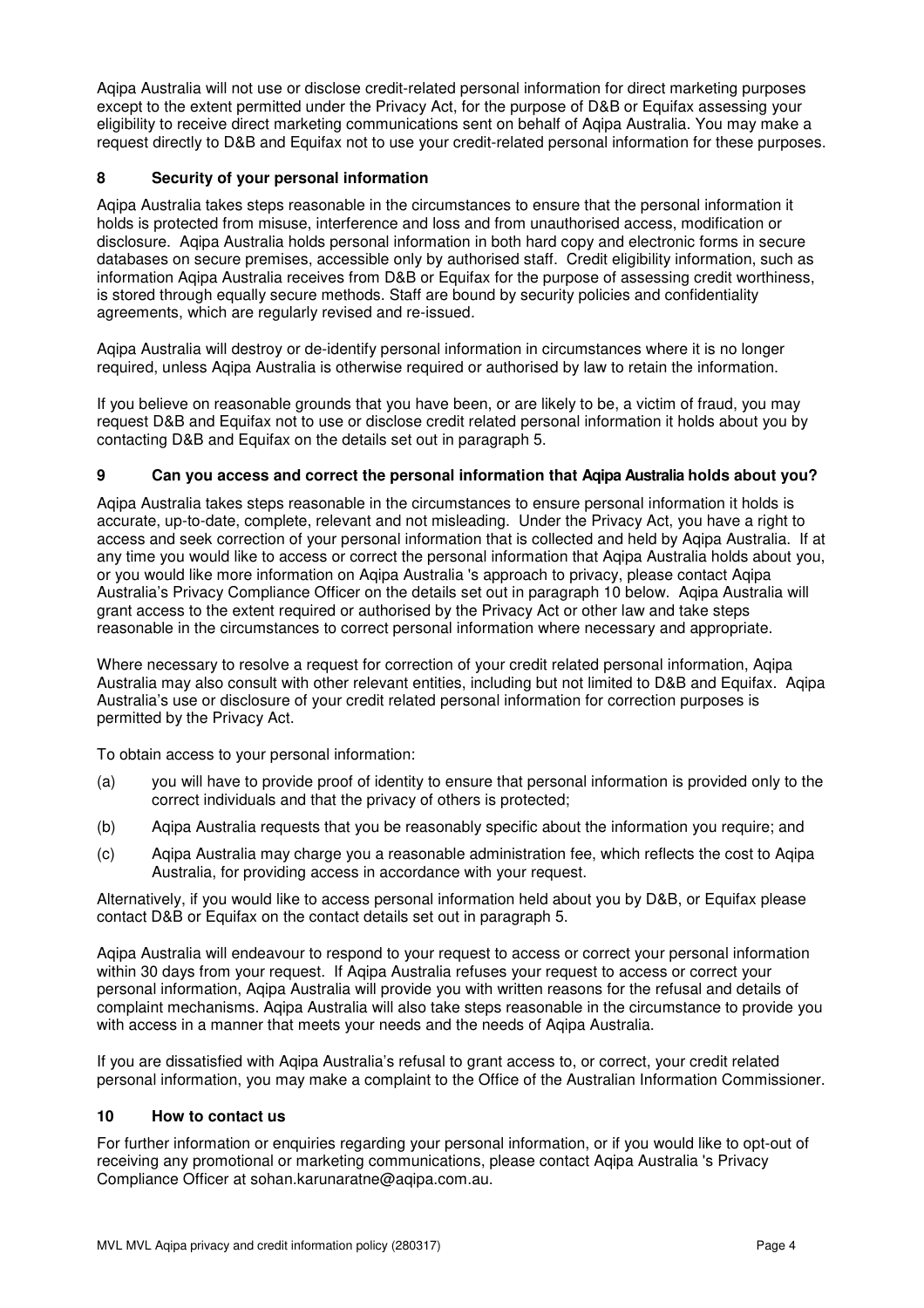# **11 Privacy complaints**

Please direct all privacy complaints to Aqipa Australia's Privacy Compliance Officer. At all times, privacy complaints:

- (a) will be treated seriously;
- (b) will be dealt with promptly;
- (c) will be dealt with in a confidential manner; and
- (d) will not affect your existing obligations or affect the commercial arrangements between you and Aqipa Australia.

Specifically, if your complaint relates to credit related personal information and/or Aqipa Australia's failure to comply with its obligations regarding credit related personal information under the Privacy Act and/or the Credit Reporting Code:

- (a) Aqipa Australia will acknowledge your complaint within 7 days of receipt and endeavour to resolve it within 30 days, unless Aqipa Australia informs you otherwise and seeks your agreement in writing;
- (b) Aqipa Australia may consult with relevant third parties, such as D&B, Equifax or other credit providers, in order to sufficiently and expeditiously resolve the complaint; and
- (c) if your complaint relates to Aqipa Australia's refusal to provide access to, or correct, your credit related personal information, you may complain directly to the Office of the Australian Information Commissioner.

Aqipa Australia's Privacy Compliance Officer will commence an investigation into your complaint. You will be informed of the outcome of your complaint following completion of the investigation. In the event that you are dissatisfied with the outcome of your complaint, or an extension to the time in which Aqipa Australia will resolve it, you may refer the complaint to the Office of the Australian Information Commissioner.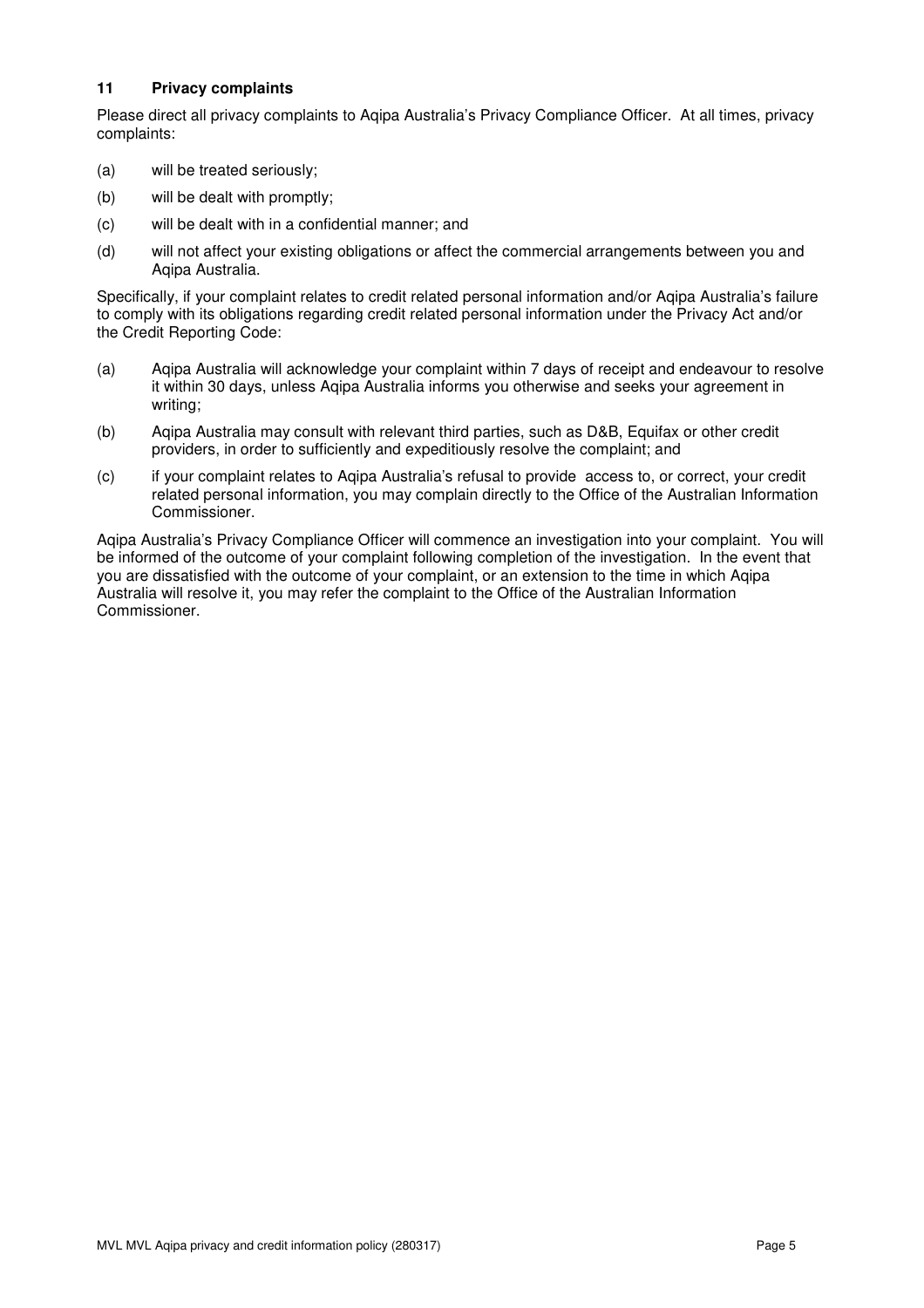### **TERMS AND CONDITIONS**

#### **1 Dictionary**

In these Terms and Conditions, the words below have the following meanings:

**Account Application** means the form approved by the Company and completed by the Customer for an account with the Company for the provision of Goods and/or Services.

**Agreement** means each Offer which is accepted by the Company under clause 3.2.

**Australian Consumer Law** means Schedule 2 of the Competition and Consumer Act 2010 (Cth) and any equivalent State or Territory legislation.

**Business Day** means any day except a Saturday, Sunday or public holiday in Victoria.

**Change in Control** means, in relation to a party:

- the person who Controls the party at the date that party first became bound by these Terms subsequently ceases to have Control of the party;
- (b) a person who does not Control the party at the date that the party first became bound by these Terms subsequently obtains Control of the party; or
- (c) if the party is Controlled by a group or consortium of persons, or if the group or consortium could Control the party were they to act collectively, any material change in the composition of that group or consortium.

**Company** means Aqipa Australia Pty Ltd (ACN 616 579 947).

**Confidential Information** means all information, texts, sketches, drawing, pictures, photographs and other content disclosed by the Company to the Customer and includes these Terms, the prices of the Goods or Services but excludes information that:

- (a) is public knowledge or becomes available to the Customer from a source other than the Company (otherwise than as a result of a breach of confidentiality); or
- (b) is rightfully known to, or in the possession or control of the Customer and not subject to an obligation of confidentiality in accordance with the terms of an Agreement.

#### **Consequential Loss** means:

- (a) indirect or consequential loss, loss of reputation, loss of profits, loss of actual or anticipated savings, loss of bargain and loss of opportunity; and
- loss which is beyond the normal measure of damages.

**Consumer** has the meaning provided to it in section 3 of the Australian Consumer Law.

**Consumer Guarantee** means a guarantee provided under Division 1 of Part 3-2 of the Australian Consumer Law.

**Control** has the meaning given in section 50AA of the Corporations Act 2001 (Cth).

**Customer** means the entity or person named in the Application Form who requested that Goods and/or Services be supplied to it by the Company.

#### **Default Notification Fee** means \$20.

**Default Rate** means the interest rate which is fixed from time to time under section 2 of the Penalty Interest Rate Act 1983 (Vic).

**Force Majeure Event** means any event arising from, or attributable to, acts, events, omissions or accidents which are beyond the reasonable control of a party including any fire, failure or shortage of power supplies or raw ingredients, abnormally inclement climate or weather conditions, flood, lightning, storm, explosion, earthquake, subsidence, structural damage, epidemic or other natural physical disaster, riot, disease, civil commotion, insurrection, political instability, armed conflict, war, terrorist action, strike or other labour difficulty or shortage, unavailability of transport providers, failure or inability to obtain any licence or the threat of any of the foregoing.

**Goods** means the goods to be supplied by the Company to the Customer under an Agreement.

**GST Act** means A New Tax System (Goods and Services Tax) Act 1999 (Cth), as amended, varied or replaced from time to time.

**H&S Laws** means all applicable laws, regulations, codes of practice and guidelines concerning the health, safety and welfare of people at work.

**Insolvency Event** means, in relation to a body corporate, a liquidation or winding up or the appointment of a voluntary administrator, receiver, manager or similar insolvency administrator to that body corporate or

any substantial part of its assets; in relation to an individual or partnership, the act of bankruptcy, or entering into a scheme or arrangement with creditors; in relation to a trust, the making of an application or order in any court for accounts to be taken in respect of the trust or for any property of the trust to be brought into court or administered by the court under its control; or the occurrence of any event that has substantially the same effect to any of the preceding events.

**Intellectual Property Rights** means any and all intellectual and industrial property rights anywhere in the world, including but not limited to the rights comprised in any patent, copyright, design, trade mark, plant breeders rights, eligible layout or similar right whether at common law or conferred by statute, rights to apply for registration under a statute in respect of those or like rights and rights to protect trade secrets and know how, throughout the world for the full period of the rights and all renewals and extensions.

**Invoice** has the meaning provided to it in clause 4.5.

**Loss** means any loss, liability, cost, expense, damage, charge, penalty, outgoing or payment however arising, whether present, unascertained, immediate, future or contingent and includes direct loss and Consequential Loss.

**Minimum Order Value** means the amount (if any) which is agreed by the Company and the Customer as the minimum value for each Order.

**Offer** has the meaning provided to it in clause 3.1.

**Order** means any order or other request by or for the Customer to the Company for it to supply to the Customer any Goods and/or Services, whether such order or request is written, verbal or implied in the circumstances and which may have been given in response to a Quote.

**Personnel** means any employee, officer, agent, or contractor of the Company.

**PDH Goods or Services** means goods or services which, for the purposes of the Australian Consumer Law, are of a kind ordinarily acquired for personal, domestic or household use or consumption.

**Premises** means the premises of the Customer where, from time to time, Goods are delivered, stored or sold from and/or Services are provided by the Personnel.

**Price List** means any price list or catalogue of the Company's goods published and distributed by the Company in hard copy and electronically (including by making available for viewing through its official website) to its actual and prospective customers, as updated and replaced by the Company from time to time in its discretion.

**Purchase Price** has the meaning provided to it in clause 4.1, as may be varied under clause 4.2.

**Quotation** or **Quote** means a quote or proposal, if any, provided by the Company to the Customer in respect of the Goods and/or Services.

**Returns Policy** means the Company's policy (if any), as amended from time to time, in respect of the return of Goods by the Customer

**Services** means the services to be supplied by the Company to the Customer under an Agreement.

**Specifications** means any physical, qualitative, technical or descriptive specifications, dimensions, weights or other particulars of the Goods or Services or photographs or illustrations of the Goods which are supplied by the Company or which may be available on the internet, including as provided in any Quote, Order, Price List, catalogue, brochure or other document which describes the Goods.

**Tax** or **Taxes** means any tax, levy, charge, impost, fee, deduction, compulsory loan or withholding (including corporate tax, personal income tax, fringe benefits tax, payroll tax, withholding tax, excise and import duties, consumption tax, value added tax or any other taxes, levies or charges), which is assessed, levied, imposed or collected by any government agency, and includes any interest, fine, penalty, charge, fee or any other amount imposed on or in respect of any such amounts.

**Terms** means these Terms and Conditions.

**Trading Limit** means the value of any trading account facility granted by the Company to the Customer pursuant to any account created under the Account Application.

#### **2 Application**

These Terms apply to and govern the supply by the Company of Goods and Services to the Customer from time to time and, more specifically, apply to and govern the supply by the Company of Goods and/or Services to the Customer which are to be provided under an Offer accepted by the Company.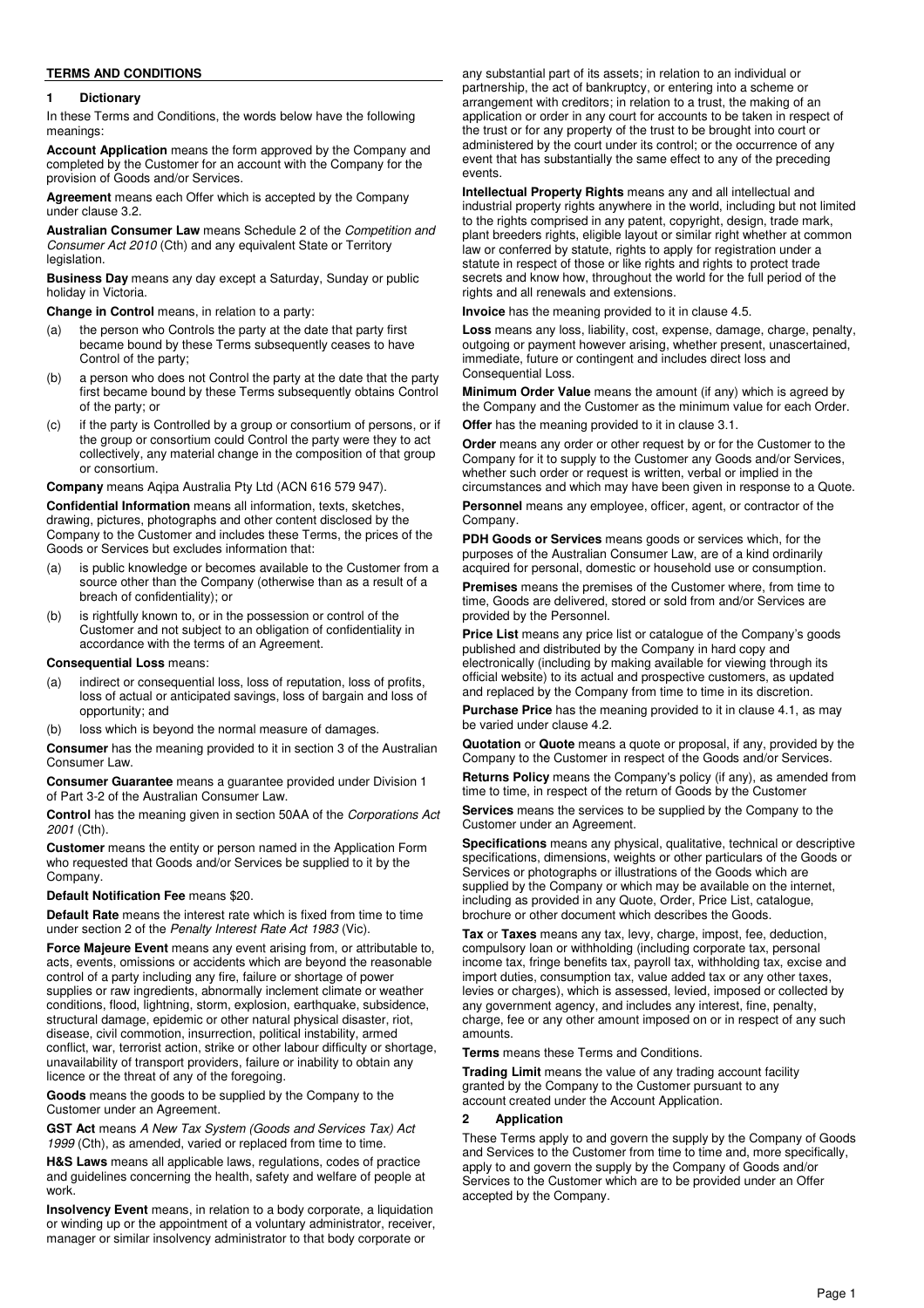### **3 Formation of Agreement**

- 3.1 The Customer acknowledges and agrees that by submitting an Order the Customer makes an irrevocable offer to the Company for the Company to supply it with the Goods and/or Services on the terms of:
	- (a) these Terms;
	- (b) the Order; and
	- (c) the Quote (if any),

(**Offer**).

- 3.2 A contract will be formed between the Company and the Customer in respect of each Offer upon the earlier of the Company:
	- (a) notifying the Customer in writing that it accepts the Customer's Offer;
	- (b) accepting, in full or part, payment from the Customer for any Goods or Services the subject of the Offer;
	- (c) making delivery of the Goods the subject of the Offer to the Customer; or
	- (d) performing the Services the subject of the Offer.
- 3.3 An Agreement formed under clause 3.2 will comprise these Terms, any Account Application, the Order (only to the extent that any additional terms in the Order are accepted by the Company in writing), the Quote (if any) and the Invoice.
- 3.4 The Company is not bound to accept any Offer and may decide not to accept any Offer for any reason and in the sole discretion of the Company.

#### **4 Price and payment**

- 4.1 Unless otherwise agreed by the parties, the price the Customer must pay for the Goods and/or Services under each Agreement will be the higher of:
	- (a) the price for the Goods and/or Services specified in the Quote or, if there is no Quote, in the Price List; and
	- (b) the Minimum Order Value,

### (**Purchase Price**).

- 4.2 The Company may, prior to delivery of the relevant Goods and/or Services amend the Purchase Price by notice in writing to the Customer:
	- (a) if, and to the extent, the prices for the relevant Goods which are charged by the Company's supplier of the Goods are increased; or
	- (b) otherwise at the Company's discretion, however if the Customer does not wish to accept the new Purchase Price it may terminate the Order by notice in writing to the Company and the Company must refund any monies already paid by the Customer in respect of that Order.
- 4.3 Unless otherwise expressly specified by the Company or in these Terms, all prices stated are stated exclusive of Taxes and the Customer is solely responsible for the payment of all Taxes levied or payable in respect of the Goods and/or Services and must immediately upon request by the Company provide the Company with evidence of payment of any Taxes.
- 4.4 Subject to clause 5.1(a), all prices stated are stated exclusive of any transport, freight, packaging and insurance costs and the Customer acknowledges that it will be responsible for arranging and paying the cost of any transport, freight, packaging and insurance in respect of any Goods which are being supplied to the Customer under these Terms.
- 4.5 The Company may invoice the Customer for the Purchase Price at any time following formation of the relevant Agreement (**Invoice**).
- 4.6 The Company may set off any amount owing by the Customer to the Company, whether or not due for payment, against any money due for payment by the Company to the Customer under any agreement, understanding or arrangement between the Company and the Customer.
- 4.7 Subject to clause 4.8, unless otherwise agreed in writing between the Customer and the Company the due date for payment by the Customer to the Company of the Purchase Price for the Goods and/or Services supplied pursuant to an Agreement (**Due Date**) is:
	- (a) the due date agreed by the Company when accepting the Account Application but only if the value of the Invoice, combined with any outstanding amounts owed by the

Customer to the Company, does not exceed any approved Trading Limit; or

(b) if the conditions set out in paragraph (a) are not satisfied, prior to the scheduled date of delivery for the Goods or performance of the Services.

4.8 If:

- (a) the Customer has previously failed to make any payment to the Company by the due date for that payment (whether under these Terms or otherwise); or
- (b) the creditworthiness of the Customer is, in the Company's sole opinion, unsatisfactory,

the Company may require payment of the Purchase Price in full prior to the Company delivering the relevant Goods or providing the Services.

- 4.9 If the Customer fails to make any payment by the Due Date, breaches any term of an Agreement or is the subject of an Insolvency Event, then, without prejudice to any other right or remedy available to the Company, the Company may, in its sole discretion, elect to do any one or more of the following:
	- (a) suspend any further deliveries to the Customer arising from any Agreement;
	- (b) cancel any Agreement in respect of any Goods or Services not yet supplied to the Customer in whole or in part by the Company;
	- (c) terminate any Agreement in accordance with clause 21.1;
	- (d) enter the property of the Customer in order to repossess the Goods and the Customer grants the Company an irrevocable licence to do so;
	- (e) dismantle any other goods into which the Goods have been installed or incorporated and remove the Goods from such goods;
	- (f) charge the Customer the Default Notification Fee;
	- (g) charge the Customer interest (both before and after any judgement) on the unpaid amount at the Default Rate, which interest will accrue and be chargeable from the first day on which such amount becomes overdue until the Company receives payment of all such amounts (including all interest) by way of cleared funds;
	- (h) cancel any Trading Limit or account facilities previously granted to the Customer by the Company (including under the Account Application);
	- (i) cancel or reverse any trade discounts or rebates provided, or otherwise offered, to the Customer under any Agreement or other arrangement; and
	- (j) exercise any rights which the Company may have under law, including the Personal Property Securities Act 2009 (Cth).
- 4.10 The Customer may not set off or combine any amount owing by the Company to the Customer, whether or not due for payment, against any money due for payment by the Customer to the Company under an Agreement and the Customer must pay, and not withhold, any amount due to the Company under an Agreement notwithstanding the Customer may be in dispute with the Company regarding the Goods or Services supplied by the Company to the Customer.

#### **5 Delivery of Goods and provision of Services**

- 5.1 Goods requested by a Customer under an Order which is accepted by the Company and:
	- (a) have a total Purchase Price which is greater than \$200, will be supplied by the Company to the Customer under an Agreement 'Free In Store' (FIS); and
	- (b) have a total Purchase Price of \$200 or less, will be supplied by the Company to the Customer under an Agreement at the Customer's cost and the Customer shall be responsible for all of the costs in having the Goods transported from the premises of the Company or its supplier to the Customer.
- 5.2 If a Customer places an Order for Goods which has a total Purchase Price of \$200 or less, the Company may, at its discretion, provide the Customer with the opportunity to increase the Order or combine the Order with another Order or Orders so that the total Purchase Price is more than \$200.
- 5.3 The Company will deliver the Goods and provide the Services to the Customer in the manner determined by the Company unless otherwise agreed between the Company and the Customer.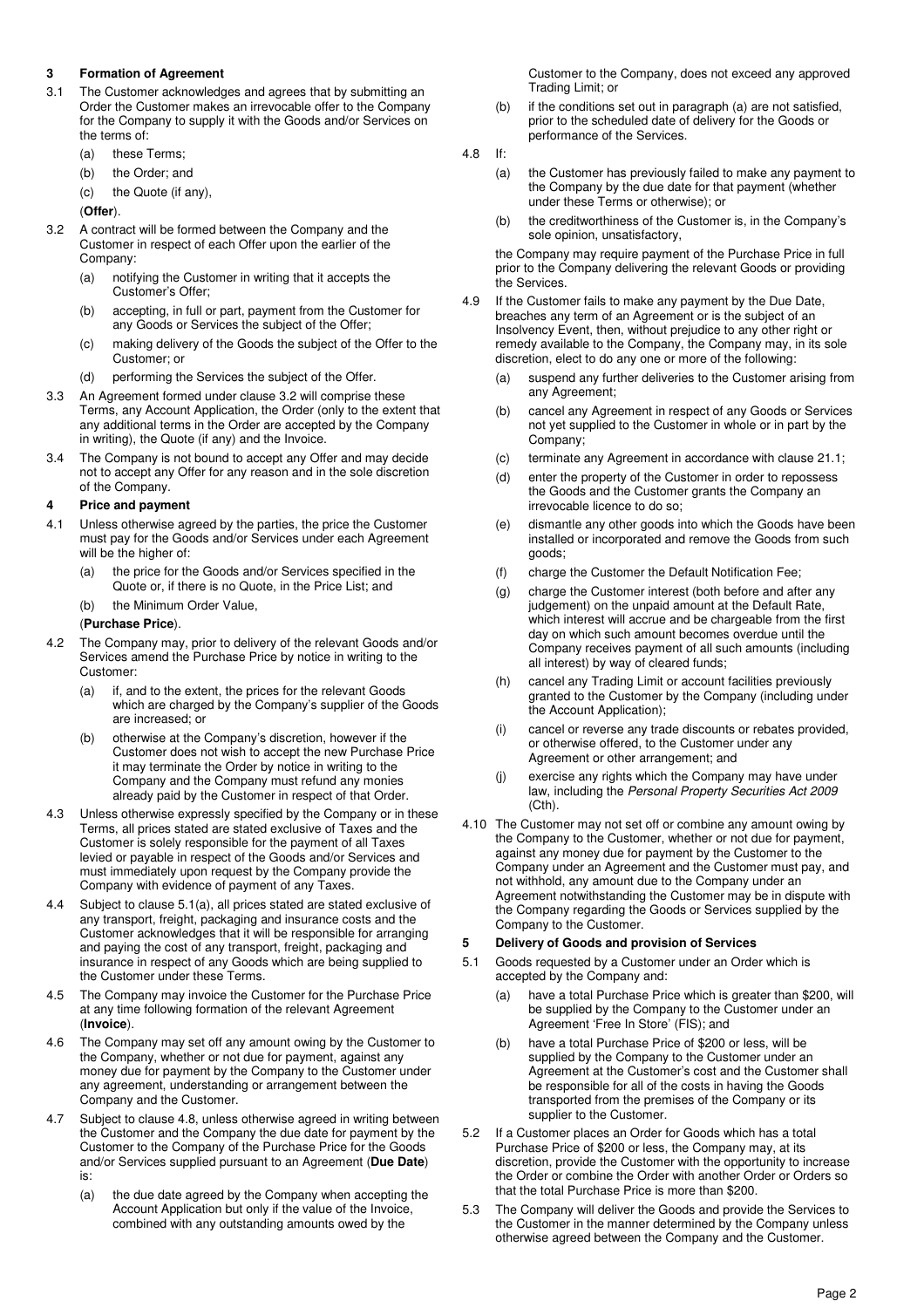- 5.4 The Customer agrees that, unless otherwise agreed by the Company, delivery of Goods will occur by the Customer collecting the Goods from premises nominated by the Company and such collection must occur within 7 days of any delivery date which the Company notifies to the Customer.
- 5.5 The Company will endeavour, but is not obliged, to deliver Goods and provide the Services between the hours of 9.00am and 5.00pm Monday to Friday (excluding public holidays in Victoria) (**Trading Hours**) at the place of delivery or service provision.
- 5.6 There must be a representative of the Customer present at the delivery location at the time delivery is made of the Goods and, if no such representative is present, a redelivery fee may be charged by the Company.
- 5.7 Unless otherwise agreed in writing by Aqipa, the Customer must, prior to taking possession of the Goods, inspect the Goods and immediately notify the Company in writing if the Goods are not fit for any purpose for which the Customer intends to use the Goods, have any defect or otherwise do not meet any Specifications.
- 5.8 The Customer acknowledges that a Good which is subject to an Offer may be modified after the time the Customer makes the Offer by the Company or the supplier of the Good as a result of an improvement in technology or because of a requirement imposed by law.
- 5.9 In the event of the Customer returning or failing to accept any delivery of the Goods (including failure to collect the Goods in accordance with clause 5.4), the Company shall be entitled to payment for those Goods and to treat the obligation to supply the remainder of the Goods (if any) as cancelled by the Customer.
- 5.10 Without limiting any other rights the Company may have, the Company will be entitled to store at the risk and cost of the Customer any Goods which the Customer refuses or fails to take delivery of (including failure to collect the Goods in accordance with clause 5.4).
- 5.11 The Company will use its reasonable endeavours to deliver the Goods and provide the Services on any date specified or estimated by the Company or set out in an Order however such dates are estimates only and the Company will not, in any circumstances or for any reason (including the occurrence of a Force Majeure Event), be liable for late or part delivery of the Goods or provision of the Services and later delivery of Goods or provision of the Services does not entitle the Customer to cancel any order for the Goods or Services.
- 5.12 Without limiting clause 5.11, the Company may deliver a portion of the Goods or Services and may invoice or otherwise charge the Customer for that portion. The Customer may not refuse to accept delivery of the Goods or to pay for the Goods or Services because only a portion of the quantity ordered was delivered and the Customer agrees that the Company will not be liable for any Loss that the Customer suffers as a result of any delay or cancellation.
- 5.13 The Customer acknowledges and agrees that:
	- (a) the Company may, but will not be required to, provide proof of delivery or other similar documentation (whether at the time of delivery or after);
	- (b) it will not request proof of delivery or other similar documentation from the Company; and
	- (c) it will not dispute any Invoice based on (in whole or in part) proof of delivery or other similar documentation not having been provided by the Company.

### **6 Sale of Goods**

If the Company notifies the Customer of any territories or sales channels in which the Customer must not sell or promote the Goods (**Restricted Territories and Channels**), the Customer must not sell or promote the Goods in those Restricted Territories and Channels.

#### **7 Return of Goods**

- 7.1 The terms of this clause 7 (including any Returns Policy) are subject to clause 11 and, if a Good is not of acceptable quality, faulty, defective or damaged, the Customer may have rights under the Australian Consumer Law which are not affected by this clause 7 or the Returns Policy.
- 7.2 If:
	- (a) there is a Returns Policy, clauses 7.3 to 7.8 will not apply and the Customer agrees to be bound by the terms of the Returns Policy and to only return the Goods to the

Company in accordance with the terms of the Returns Policy; and

- (b) if there is no Returns Policy, then the Customer agrees to be bound by, and only return Goods in accordance with, clauses 7.3 to 7.8.
- 7.3 Subject always to any applicable provisions of the Australian Consumer Law, the Customer may only return the Goods to the Company with the prior written consent of the Company and the Company will be under no obligation to accept Goods returned to it or provide any refund or other remedy in respect of such returned Goods.
- 7.4 Any claims in respect of the Goods made by the Customer to the Company must:
	- (a) in respect of claims relating to damaged Goods or Goods not meeting Specifications, be made within 7 days of the date of delivery of the Goods and details of the damage or how the Goods do not meet the Specifications; and
	- (b) in respect of claims for non-delivery of Goods, be made within 7 days of the delivery date.
- 7.5 If the Customer makes a claim in respect of the Goods:
	- (a) the Goods returned must be clean, unaltered, undamaged, in saleable condition and with all packaging and seals intact;
	- (b) the Goods must be received by the Company within 30 days from the date of Invoice; and
	- (c) the Goods being returned must be accompanies by the Invoice number for those Goods.
- 7.6 The Customer will be responsible for the cost of having the Goods returned to the Company.
- 7.7 The provision to the Customer of any refund or other remedy in respect of any Goods which are returned to the Company and determined by the Company to be damaged or not meet the Specifications will be at the Company's sole discretion.
- 7.8 If any Goods which are returned to the Company are not damaged and meet the Specifications, then the Company may, at the Customer's cost, return those Goods to the Customer.

### **8 Title and risk of Goods**

- 8.1 Title to, and property in any Goods supplied under an Agreement remain with the Company and will only pass to the Customer once all moneys owing by the Customer to the Company in respect of the Agreement or any other agreement or arrangement between the Customer and the Company have been paid in full.
- 8.2 Subject to clause 5.1(a), risk in the Goods passes to the Customer upon the Goods being removed from the Company's premises (or that of the Company's supplier) for delivery to the Customer or collection by the Customer from such premises, and:
	- (a) the Customer is responsible for arranging, and taking out in its own name and its own cost, any insurance in respect of the Goods from the time risk passes to the Customer under this clause; and
	- (b) the Customer indemnifies the Company against any Loss or damage to the Goods, however caused, occurring after the Goods have been removed from and left the Company's premises (or the premises of the Company's supplier).
- 8.3 In the event that the Customer is required to return any Goods to the Company, risk in the Goods passes to the Company on confirmation of receipt of the Goods by the Company.
- 8.4 Until such time as full title, property and ownership of the Goods passes to the Customer in accordance with clause 8.1, and while the Goods remain in the Customer's full control and possession:
	- (a) subject to clause 8.5, the Customer must hold the Goods as the Company's fiduciary agent and bailee and must not sell, lease, dispose of or otherwise deal with the Goods in any way without the Company's prior written consent;
	- (b) the Customer must insure the Goods for their full replacement value and must store the relevant Goods separately from any other goods and in a way that enables the Goods to be clearly identified as the Company's and referrable to a particular Invoice;
	- (c) the Company may enter the premises of the Customer or any third party where the Goods are stored during the hours of 9.00am to 5.00pm to inspect the Goods and: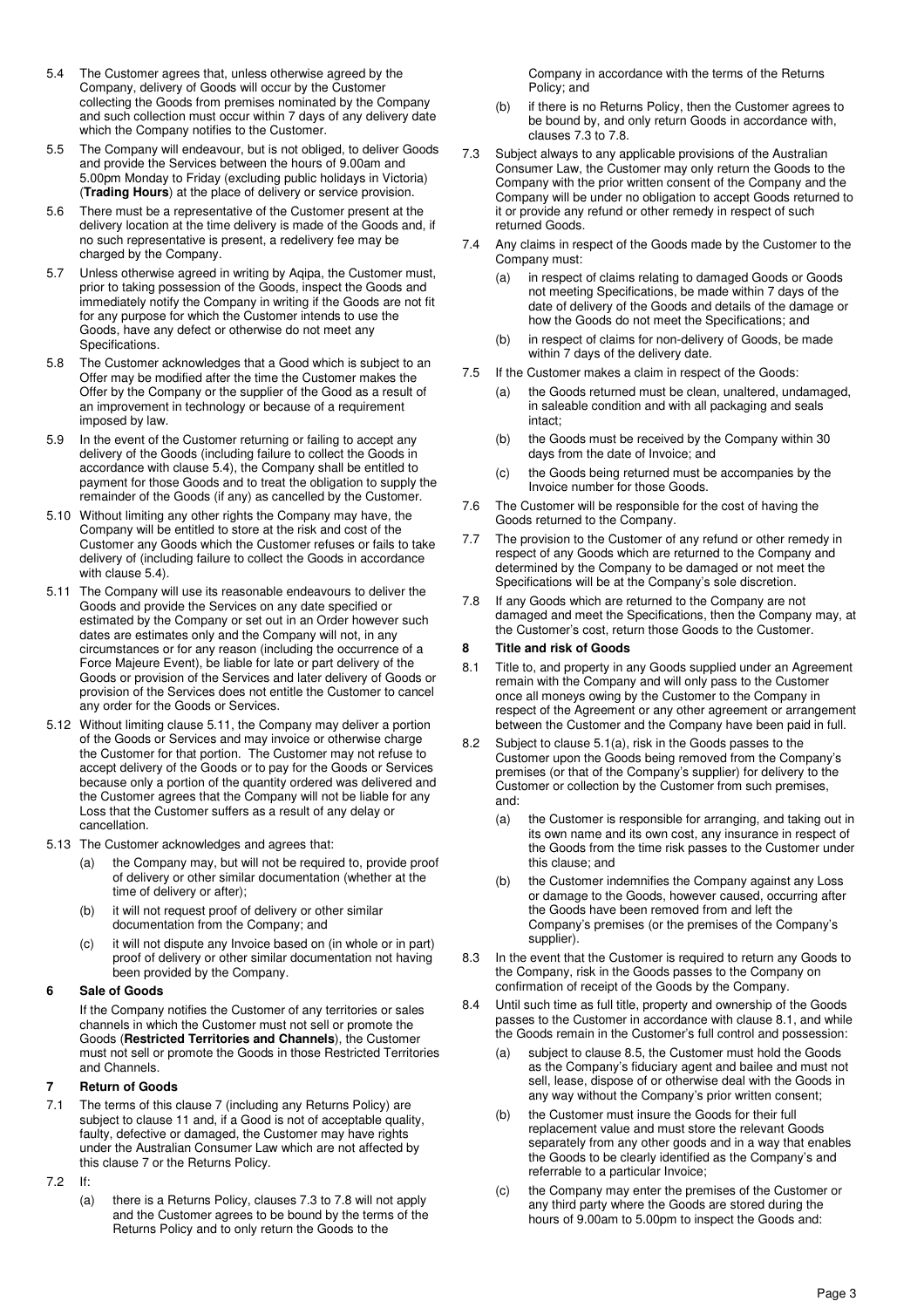- (i) the Customer expressly authorises and grants the Company an express, irrevocable licence to enter the premises of the Customer or relevant third party to inspect the Goods; and
- (ii) the Customer indemnifies the Company against any Loss that may be incurred or sustained by the Company, its employees or agents, as a result of the entry of those premises where the Goods are stored;
- (d) the Company may at any time after payment is overdue require the Customer to deliver up the Goods to the Company and, if the Customer fails to deliver up the Goods immediately, the Company may enter the premises of the Customer or any third party where the Goods are stored and repossess them and:
	- the Customer expressly authorises and grants the Company an express, irrevocable licence to enter the premises of the Customer or relevant third party to remove or arrange for the removal of the Goods; and
	- (ii) the Customer indemnifies the Company against any Loss that may be incurred or sustained by the Company, its employees or agents, as a result of the entry of those premises where the Goods are stored;
- (e) the Customer must not pledge or grant a security interest in or in any way charge by way of security for any indebtedness, any of the Goods which remain the property of the Company. If the Customer does pledge or in any way charge by way of security, for any indebtedness, any of the Goods for which property and ownership has not passed to the Customer, the Customer must remove the pledge, charge or security interest immediately and all moneys owing by the Customer to the Company will (without prejudice to any other right or remedy of the Company) immediately become due and payable to the Company; and
- (f) the Customer must not remove, deface, alter, obliterate or cover up any names, marks, designs, numbers, code or writing on the Goods.
- 8.5 Notwithstanding that title to the Goods has not passed to the Customer under clause 8.1, the Customer may, subject to obtaining the Company's prior written approval, resell the Goods or any part thereof in the name of the Customer but only as agent for the Company and may deliver any such Goods to the buyer of those Goods but only in the ordinary course of its business and on terms which will not prejudice the Company's ability to obtain the sale proceeds thereof and:
	- (a) any amount paid or due to be paid by the buyer of such Goods to the Customer (**Sale Proceeds**) must be held by the Customer on trust for the Company and any amounts paid must be banked in a separate bank account relating only to the sale proceeds of any Goods and shall be forwarded as soon as possible to the Company in satisfaction of any amount owed by the Customer in respect of the Goods;
	- (b) the Customer must keep and maintain separate records in relation to the Sale Proceeds received and held by the Customer and must provide such records to the Company immediately upon request by the Company; and
	- (c) if and when the full amount due to the Company in respect of the Goods has been received by the Company, any further Sale Proceeds may be retained by the Customer.
- 8.6 The Customer must cease the resale of any Goods under clause 8.5 if:
	- (a) the Company revokes any consent it has given to the Customer to resell the Goods under clause 8.5; or
	- (b) immediately if the Customer fails to make any payment under an Agreement by the relevant Due Date.
- 8.7 In the event that the Customer processes, incorporates, transforms or installs the Goods (or any portion of them) into any other goods manufactured or produced by the Customer or a third party, then the Customer must:
	- (a) keep and maintain records in relation to the Goods which have been processed, incorporated, transformed or installed and the goods in which the Goods have been processed, incorporated, transformed or installed; and
	- (b) hold a proportion of any payment (**Relevant Proportion**) received by the Customer for such goods on trust for the Company and the Customer acknowledges that the

Relevant Proportion must be not less than the dollar value of the portion of the Goods processed, incorporated, transformed or installed.

8.8 If an Insolvency Event occurs in respect of the Customer then, without the need for notice or demand by the Company, the Customer acknowledges that any sale or purported sale of the Goods will not be in the ordinary course of the Customer's business and the proceeds of any Goods sold in such circumstances will, to the extent of any money owing by the Customer to the Company, be held on trust for the Company by the administrator, controller or similar officer as the case may be, or if there is no such officer, by the Customer.

### **9 PPSA**

- 9.1 Words and expressions used in this clause 9 which are not defined in these Terms but are defined in the Personal Property Securities Act 2009 (Cth) (**PPSA**) have the meaning given to them in the PPSA.
- 9.2 Unless a Customer has paid for Goods in respect of an Agreement before they are delivered to the Customer, each Customer acknowledges that:
	- (a) the Agreement for the supply of Goods created under these Terms is a security agreement for the purposes of the PPSA, under which the Customer grants the Company a security interest in the Goods and over any amount owed to the Customer in respect of the Goods (**Account**) to secure all monies owing by the Customer to the Company from time to time;
	- (b) where the Company has other enforcement rights in addition to the enforcement rights provided for in the PPSA, those other enforcement rights will continue to apply; and
	- (c) the Company is not obliged to act in any way to dispose of or to retain any Goods which have been seized by the Company or any person nominated by the Company under its rights under the PPSA.
- 9.3 Without limiting anything else in these Terms, the Customer consents to the Company effecting a registration on the register in relation to any security interest created by or arising in connection with, or contemplated by, these Terms, including in relation to the Goods and any Account. The Customer agrees to promptly do all things necessary to ensure that any security interest created under these Terms is perfected and remains continuously perfected, the Company's priority position is preserved or secured and any defect in any security interest, including registration, is overcome.
- 9.4 The Customer must promptly take all reasonable steps which are prudent for its business under or in relation to the PPSA (including doing anything reasonably requested by the Company for that purpose in relation to the Goods or the Account). Without limiting the foregoing, the Customer must:
	- (a) create and implement appropriate policies and systems to register a security interest in relation to the Goods where the Customer on sells the Goods to a third party; and
	- (b) where appropriate, take reasonable steps to identify security interests in relation to the Goods in the Customer's favour and to perfect and protect them, with the highest priority reasonably available.
- 9.5 The Customer must indemnify, and on demand reimburse, the Company for all expenses incurred in registering a financing statement or financing change statement on the register, and for the enforcement of any rights arising out of any of the Company's security interests.
- 9.6 The Customer must not change its name, address or contact details without providing prior written notice to the Company and must not register a financing change statement or a change demand without the Company's prior written consent.
- 9.7 To the extent that the PPSA permits, the Customer waives its rights to receive a copy of any verification statement or financing change statement; to receive any notice required under the PPSA, including notice of a verification statement; to reinstate the security agreement by payment of any amounts owing or by remedy of any default; and under sections 95, 96, 117, 118, 120, 121(4), 123, 125, 126, 127, 128, 129, 130, 132, 134(2), 135, 136(3), (4) and (5), 137, 142 and 143 of the PPSA.
- 9.8 The Customer may only disclose information or documents. including information of a kind referred to in section 275(1) of the PPSA, if the Company has given prior written consent.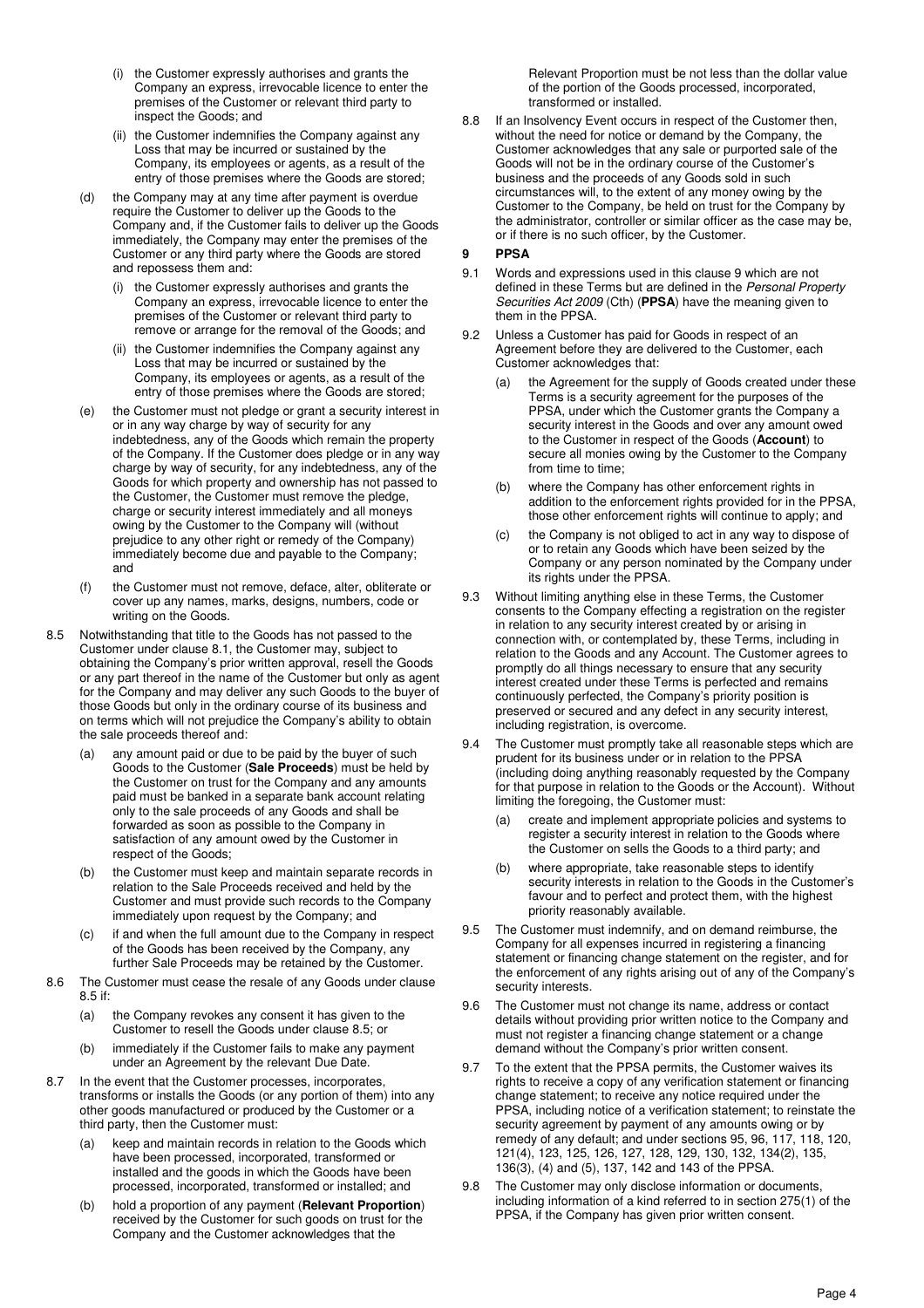### **10 Manufacturer's Warranty**

- 10.1 Other than any warranties that cannot be excluded by law and subject to clause 11, the Company provides no warranties, including any warranty against defect, to the Customer in respect of any Goods supplied by the Company to the Customer under an Agreement.
- 10.2 The parties acknowledge that in respect of certain Goods, the original manufacturer of those Goods may provide a warranty to the Customer (**Manufacturer's Warranty**) and the Customer acknowledges that any Manufacturer's Warranty is provided by the manufacturer of the relevant Goods and not by the Company.
- 10.3 The Customer is responsible for:
	- (a) ensuring it understands the terms and conditions of any Manufacturer's Warranty including the basis and requirements for making a claim under the warranty; and
	- (b) subject to the provisions of any Returns Policy, making any claim in respect of a Manufacturer's Warranty.

#### **11 Warranties and liability**

- 11.1 If the Customer is a Consumer and the Company supplies PDH Goods or Services to the Customer, the Company acknowledges that the Customer may have certain rights under the Australian Consumer Law in respect of the Consumer Guarantees as they apply to the PDH Goods or Services supplied by the Company and nothing in these Terms should be interpreted as attempting to exclude, restrict or modify the application of any such rights.
- 11.2 If the Customer is a Consumer and any goods or services supplied by the Company to the Customer are non PDH Goods or Services, the Company's liability to the Customer in connection with any breach of the Consumer Guarantees in respect of those non PDH Goods or Services is limited (at the Company's discretion) to the replacement or resupply of the non PDH Goods or Services, the repair of the non PDH Goods or Services, or the payment of the cost of having the non PDH Goods or Services replaced, supplied again or repaired.
- 11.3 If the Customer makes a claim against the Company which includes a cause of action other than for a breach of a Consumer Guarantee then, to the extent the claim, or part of the claim, does not relate to a Consumer Guarantee and to the extent permitted by law, the Company expressly excludes all liability in respect of the Goods or Services supplied by the Company to the **Customer**
- 11.4 In relation to the supply of Goods which are non PDH Goods or Services, if the Company is liable to indemnify the Customer under section 274 of the Australian Consumer Law, the Company's liability to the Customer is limited to an amount equal to the lower of:
	- (a) the cost of replacing the Goods;
	- (b) the cost of obtaining equivalent Goods; or
	- (c) the cost of having the Goods repaired.

#### **12 Intellectual Property**

- 12.1 Unless expressly stated by an Agreement, the parties acknowledge and agree that nothing in these Terms shall be construed as a transfer from the Company to the Customer of the ownership of, or title to, any of the Intellectual Property Rights in the Goods, material created as part of the Services, in-store promotions, displays (including any point of sale displays), advertising, marketing and sales material related to the Goods or any other Intellectual Property Rights owned by or licensed to the Company or a third party and the Customer agrees that it must not infringe or use the Intellectual Property Rights of the Company or any other third party which exist in the Goods or materials created as part of the Services without the prior consent of the Company or relevant third party.
- 12.2 The Customer must only sell or promote the Goods using any trade mark, name or brand which is specified in writing by the Company to the Customer.
- 12.3 The Customer must not modify, adapt, vary, reverse engineer, disassemble or copy all or any part of any Good without the prior written consent of the Company.
- 12.4 The Customer must not make available for purchase, sell or promote any
	- (a) good which is a copy or imitation, in whole or in part, of any Good; or
	- (b) Good which has been modified or varied.

#### **13 Safety**

- 13.1 From time to time the Personnel may attend the Premises to assist the Company deliver the Goods and/or provide the Services or assist the Customer in the installation, set up and maintenance of in store promotions, displays (including any point of sale displays), advertising, marketing and sales material related to the Goods.
- 13.2 The Customer is responsible for conducting health and safety risk assessments of the Premises and for all aspects of health and safety at the Premises and must:
	- comply with H&S Laws including ensuring appropriate consultation with other duty holders under H&S Laws in relation to any work occurring at the Premises;
	- (b) do all things necessary to ensure that its agents, officers, employees and contractors comply with all H&S Laws and reasonable directions provided by the Customer about managing risks to health and safety;
	- (c) provide the Company with access to such documentation as may be necessary to establish the Customer's compliance with H&S Laws and the requirements of these Terms; and
	- (d) provide the Company with reasonable access to the Premises to allow the Company to monitor the Customer's compliance with the health and safety requirements of these Terms and H&S Laws.
- 13.3 Without limiting clause 13.2, the Customer must eliminate risks to health and safety at the Premises so far as is reasonably practicable and, if it is not reasonably practicable to eliminate risks to health and safety, reduce those risks as is reasonably practicable.
- 13.4 The Customer will verbally notify the Company immediately in the event of:
	- (a) any incident or injury that occurs involving Personnel and provide the Company with copies of any documentation that is created or produced as a result of or relating to such incident or injury, including but not limited to incident reports; and
	- (b) any notices issued by a regulatory authority about the systems of work and/or plant at the Premises relevant to the attendance of the Personnel at the Premises.
- 13.5 The Customer indemnifies the Company for any claim, including in relation to any injury, illness or death, arising out of or in connection with a breach by the Customer of the H&S Laws or this clause 13.

#### **14 Indemnity**

The Customer indemnifies the Company and holds the Company harmless from and against all Losses (including all legal costs, and any other associated fees and costs) for which the Company incurs as a direct or indirect result of:

- (a) recovering any amounts the Customer owes to the Company (including any fees paid to a debt collector, mercantile agent or similar);
- (b) any breach of an Agreement by the Customer; and
- (c) any negligent or wilful act or omission by the Customer, the Customer's employees, agents, servants, contractors or others for whom the Customer is legally responsible.

#### **15 Notification of claims**

- 15.1 The Customer shall notify the Company immediately if it becomes aware of:
	- (a) any claim; or
	- (b) any death, serious injury or serious illness,

in respect of, or caused by, the Goods or other goods of which the Goods are a component or mixed with and the Customer will take all reasonable steps to mitigate any Loss arising as a consequence of the claim, death, serious injury or serious illness.

- 15.2 If Goods are sold by the Customer to a third party for commercial use by that third party, the Customer must impose on the third party an obligation to notify the Customer immediately if the third party becomes aware of:
	- (a) any claim; or
	- (b) any death, serious injury or serious illness,

in respect of the Goods or other goods of which the Goods are a component or mixed with and to take all reasonable steps to mitigate Loss arising as a consequence of the claim, death, serious injury or serious illness.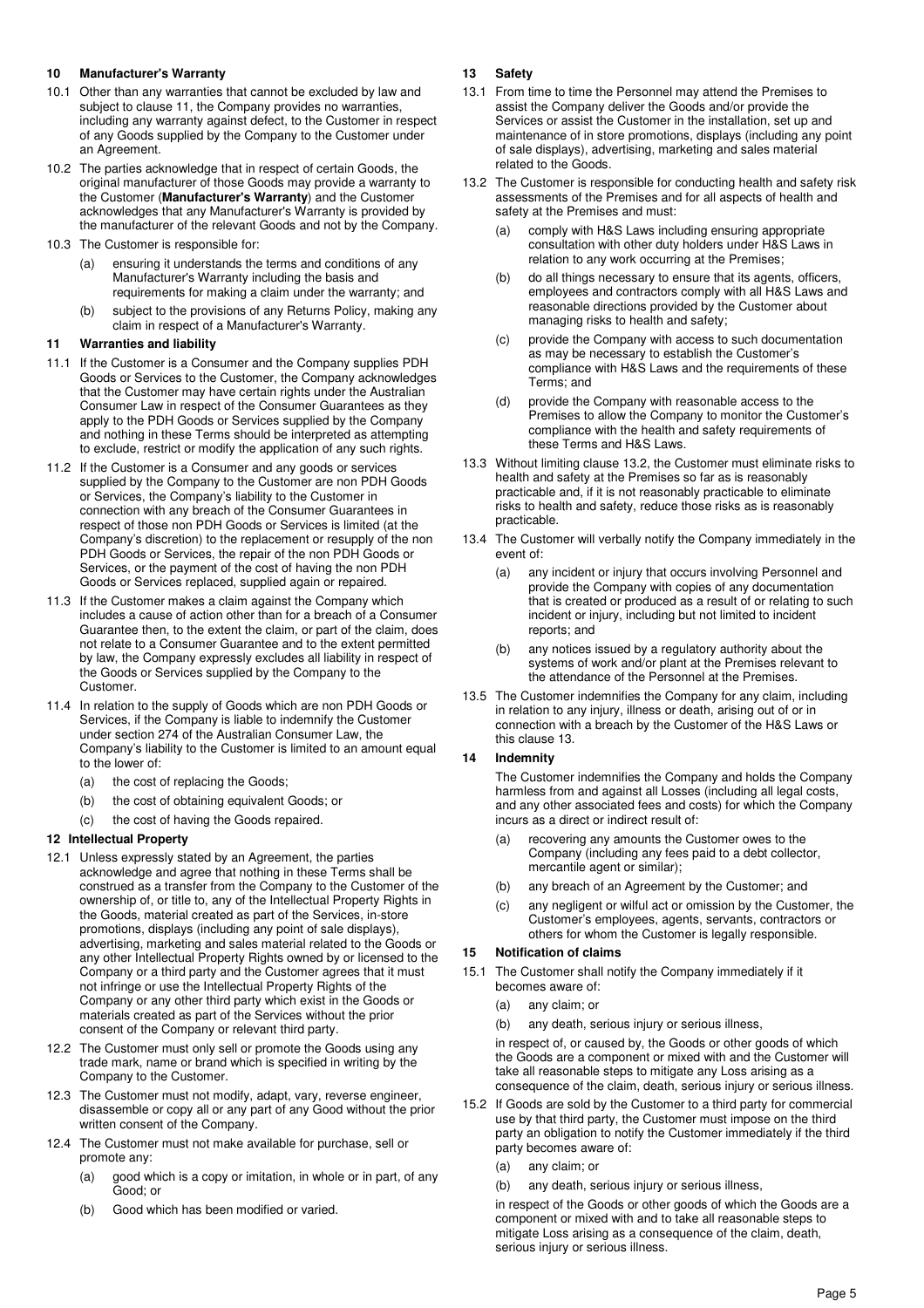- 15.3 The Customer must, and must impose on any third party to whom it sells the Goods an obligation to:
	- (a) not, without the Company's express written consent, make any representation to any Consumer regarding the purpose, performance or durability of the Goods, which is in breach of the Australian Consumer Law;
	- (b) take all steps and do all things necessary to promptly pass on to the Company any claim made by a Consumer arising out of or in connection with the Australian Consumer Law and must, at the Customer's expense, assist the Company to comply with its obligations under the Australian Consumer Law;
	- (c) not, other than in respect of any warranties or guarantees which cannot be excluded by law, make on behalf of the Company any undertaking, assertion, statement, warranty, admission or other representation in respect of the Goods which is inconsistent with the Agreement under which the Goods are supplied; and
	- (d) not agree to settle any claim made by a Consumer without the prior written consent of the Company.

#### **16 No representations**

The Customer acknowledges and agrees that it has not relied on any representations, inducements or statements made to it by the Company regarding the supply of the Goods or Services and it has satisfied itself that the Goods and Services are fit for the purpose it requires them for.

### **17 Confidentiality**

- 17.1 The Customer:
	- (a) may use Confidential Information solely for the purposes of the relevant Agreement;
	- (b) must keep confidential all Confidential Information; and
	- (c) may disclose Confidential Information only to (i) employees and contractors who (A) are aware and agree that the Confidential Information must be kept confidential and (B) either have a need to know the Confidential Information (and only to the extent that each has a need to know), or have been specifically approved by the Company; (ii) as required by law or securities exchange regulation; or (iii) with the prior written consent of the Company (for example, advertising catalogues clearly marked as being for public distribution).
- 17.2 The Customer must notify the Company immediately once it becomes aware of any breach of confidentiality in respect of the Confidential Information and must take all reasonable steps necessary to prevent further unauthorised use or disclosure of the Confidential Information.

### **18 Privacy**

The Customer acknowledges and agrees that personal information (as that term is defined in the Privacy Act 1988 (Cth)) regarding the Customer if the Customer is an individual, or the employees, contractors, officers and agents of the Customer if the Customer is an organisation, may be collected, held, used and disclosed by the Company for the purposes set out in the Company's privacy policy (which privacy policy is available on the Company's website or on request from the Company). The Customer consents, and where applicable will make all reasonable endeavours to have its employees, contractors, officers and agents consent, to the Company collecting, holding, using and disclosing any such personal information for all purposes specified in the Company's privacy policy.

#### **19 GST**

Unless otherwise expressly stated in writing in an Agreement, all amounts payable by the Customer in connection with an Agreement do not include an amount for GST. If GST is payable on any supply made by the Company under these Terms, the Customer must pay to the Company, in addition to and at the same time as the payment for the supply, an amount equal to the amount of GST on the supply. Where the Customer is required by these Terms to reimburse or indemnify the Company for any Loss or other amount incurred, the amount to be reimbursed or paid will be reduced by the amount of any input tax credit that the Company will be entitled to claim for the Loss or amount incurred and increased by the amount of any GST payable by the Company in respect of the reimbursement or payment. This clause does not merge on completion or termination of the relevant Agreement or contract. In this clause, words and

expressions which are defined in the GST Act have the same meaning given to them by the GST Act.

#### **20 Force Majeure**

- 20.1 The Company will not be liable for any failure to perform or delay in performing its obligations under an Agreement (including any delay in delivery of Goods) if that failure or delay is due to a Force Majeure Event.
- 20.2 If a Force Majeure Event under clause 20.1 exceeds 20 Business Days, the Company may immediately terminate the Agreement by written notice to the Customer.

#### **21 Termination**

- 21.1 Without limiting the Company's other rights under these Terms, the Company may terminate any and all Agreements and any account facility under an Account Application with immediate effect by written notice to the Customer if:
	- (a) the Customer is the subject of an Insolvency Event;
	- (b) the Customer has breached any term of the relevant Agreement (including these Terms); or
	- (c) in accordance with clause 20.2.
- 21.2 On termination of an Agreement, the Customer must, at its cost and within 10 Business Days of the date of termination, return to the Company all Goods the subject of the Agreement (other than any Goods which have been paid for) and any in store promotions, displays (including any point of sale displays) and other promotional, advertising, marketing and sales materials in relation to the Goods.
- 21.3 Each party retains any rights, entitlements or remedies it has accrued before termination, including the right to pursue all remedies available to either party at law or in equity.

#### **22 Acknowledgements and representations**

- 22.1 If an Offer has been accepted by the Company, the Customer acknowledges that the Offer was accepted by the Company on the basis of, and in reliance upon, any information, specifications, data, representations, statements and documents provided by the Customer.
- 22.2 By making an Offer, the Customer warrants and represents to the Company that it has read and understood these Terms prior to making the Offer, and agrees to be bound by them in full.
- 22.3 Any Price List, goods lists or other similar documents or catalogues issued by or on behalf of the Company do not constitute an offer by the Company to supply Goods appearing in those lists or catalogues or an offer by the Company to supply Goods at the prices set out in those lists or catalogues. The Company's Price Lists and catalogues may be changed by the Company at any time without notice.
- 22.4 The Specifications are approximate only and the Company makes no representation or warranty as to the completeness or accuracy of the Specifications and the Customer is responsible for making its own enquiries in relation to the completeness and accuracy of the Specifications provided.
- 22.5 Where any instructions or material in whatever form (including documents, specifications, designs, plans, processes, information and data) are required to be provided by the Customer to the Company before the Company can proceed with or complete the provision of the Goods or Services such instructions or materials must be supplied by the Customer to the Company within a reasonable time (as determined by the Company) so as to enable the Company to deliver the Goods or Services within any agreed time frame.

### **23 Inconsistency**

- 23.1 Unless otherwise specified in these Terms, in the event of an inconsistency between any of the documents listed in clause 3.3, the following order of precedence shall apply to the extent of the inconsistency:
	- (a) the prices and quantity of Goods and/or Services set out in a Quote (if any);
	- (b) these Terms;
	- (c) the Account Application;
	- (d) any other terms of the Quote (if applicable);
	- (e) the Invoice; and
	- (f) without limiting clause 23.2, any terms in the Order which are accepted by the Company in writing.
- 23.2 These Terms shall prevail over any Customer terms and conditions, except to the extent specifically agreed by the Company in writing and any terms or conditions included in an